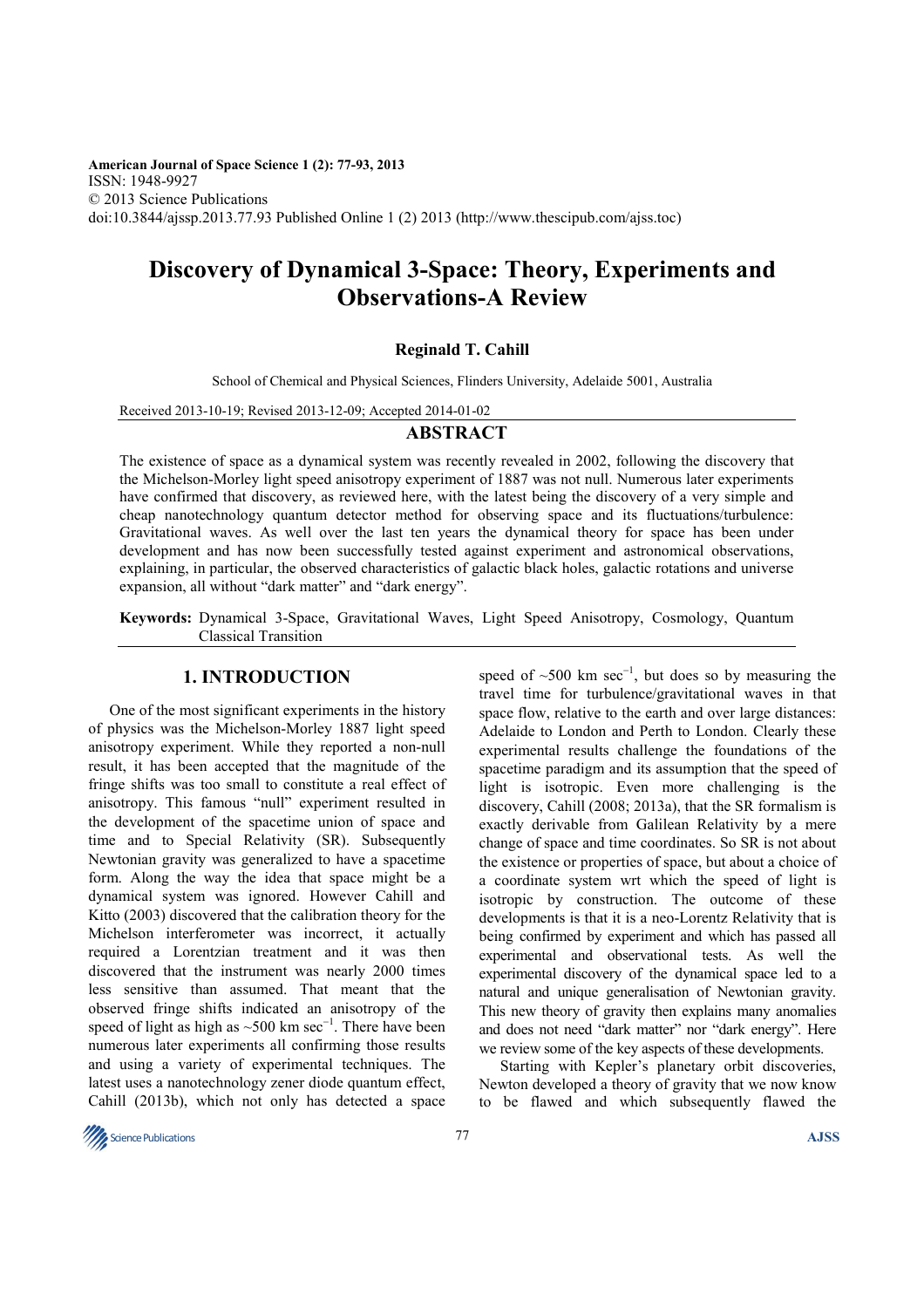generalization by Hilbert and Einstein. After some 300 years there is now a futile search for "dark matter" and "dark energy". Newton's approach was to assume that Galileo's observations of matter having the same acceleration in free fall could be explained by assuming that the magnitude of a gravitational force acting on an object with inertial mass m, was proportional to m, in which case m also acted as a gravitational mass or charge. This entailed an equality of the inertial mass and the gravitational mass, which became known as the Weak Equivalence Principle. However, starting from Galileo's observations we can follow a different development and one based on the following: That the equal gravitational acceleration of objects with different masses was caused by the flow of space, which had that acceleration at the location of the masses and that lowmass matter acted as a probe of the space acceleration. This entails the idea that space exists, is dynamical and directly detectable. The derivation of the reaction of matter to the accelerating space had to await the development of the quantum theoryof matter and we find then that gravity is a refraction of the quantum waves and is thus an emergent phenomenon. We also briefly show that this account of gravity resolves the above anomalies and leads to new experimental phenomena and tests. We also discover that the dynamics of space has three parameters: (i) G describing the dissipative flow of space into matter and which, for the case of the earth, has been directly detected by means of spacecraft earth-flyby Doppler shift data and (ii)  $\alpha \approx 1/137$ - the fine structure constant, which determines a self-interaction coupling constant of the dynamical space and which bore hole g and black hole mass data reveals to be the fine structure constant and (iii)  $\delta$ -a Planck-like distance, which is responsible for the absence of singularities, Cahill and Kerrigan (2011) and Rothall and Cahill (2013). So the new theory of space and gravity not only provides a well tested theory, but also points to a new unification of space, gravity and the quantum theory. It was pointed out in Cahill (2005) that this unification appears to arise from an informationtheoretic approach to comprehending reality, leading to a quantumfoam description of space. The new theory also explains various so-called relativistic effects, but in a way that does not involve "spacetime". Indeed the putative predictions of the "spacetime" formalism are falsified by experiments. Experiments confirm instead Lorentz's account of relativistic effects, as being caused by the absolute motion of objects wrt space and for which the maximum speed is c. Experiments show that the speed of light, in vacuum, is anisotropic for an

observer moving through space, as 1st detected by Michelson and Morley in 1887 and that the flowing space affects both quantum matter and electromagnetic waves, via its time dependence and/or its velocity inhomogeneity. The dynamical space also exhibits wave/turbulence effects, usually called "gravitational waves" and again 1st detected in this experiment. We emphasise that the dynamical space is not a hydrodynamical theory, with some entity flowing through a non-dynamical geometrical space.

The speed and direction of gravitational waves have been directly measured via waveform time delays from detectors located in Adelaide and London and separately from Perth and London, Cahill (2013b). The Adelaide to London correlations were detected utilising the discovery that so-called "clock jitter" in two Digital Storage Oscilloscopes (DSO) is actually correlated, with the London signal delayed relativeto the Adelaide signal by 13 to 20 sec, depending on sidereal time, so that at least part of the clock jitter is actually induced by passing gravitational waves. Subsequently similar correlations were discovered in Random Event Generator (REG) correlated data. These detect the quantum to classical transition for electrons tunnelling through a barrier in a tunnel diode, a nanotechnology device. According to the standard interpretation of quantum theory such electron current fluctuations should be completely random, which is why such devices are also known as hardware Random Number Generators (RNG) and have a variety of applications assuming such randomness.

These discoveries make the detection and study of gravitational waves particularly simple and easily extend to a network of detectors and for the Random Event Generators (REG) which employ zener diodes. This means that the REG network forms an international gravitational wave detector network and has existed since 1998 and so that data is an extremely valuable to the characterisation of the gravitational wave effect and also other phenomena which appear to be induced by more extreme fluctuations. Correlations of the gravitational wave forms permit determination of the speed and direction of space, which agrees with results from NASA Earth-flyby Doppler shift data and withthe 1925/26 Dayton Miller Mt.Wilson gas-mode Michelson interferometer data. The correlation data also reveals two new phenomena: A speed-up when the waves pass deeper into the earth and a wave reverberation effect, Cahill and Deane (2013). For collocated zener diodes the current fluctuations are highly correlated, with no time delay effects, as expected. The quantum to classical transition is thus

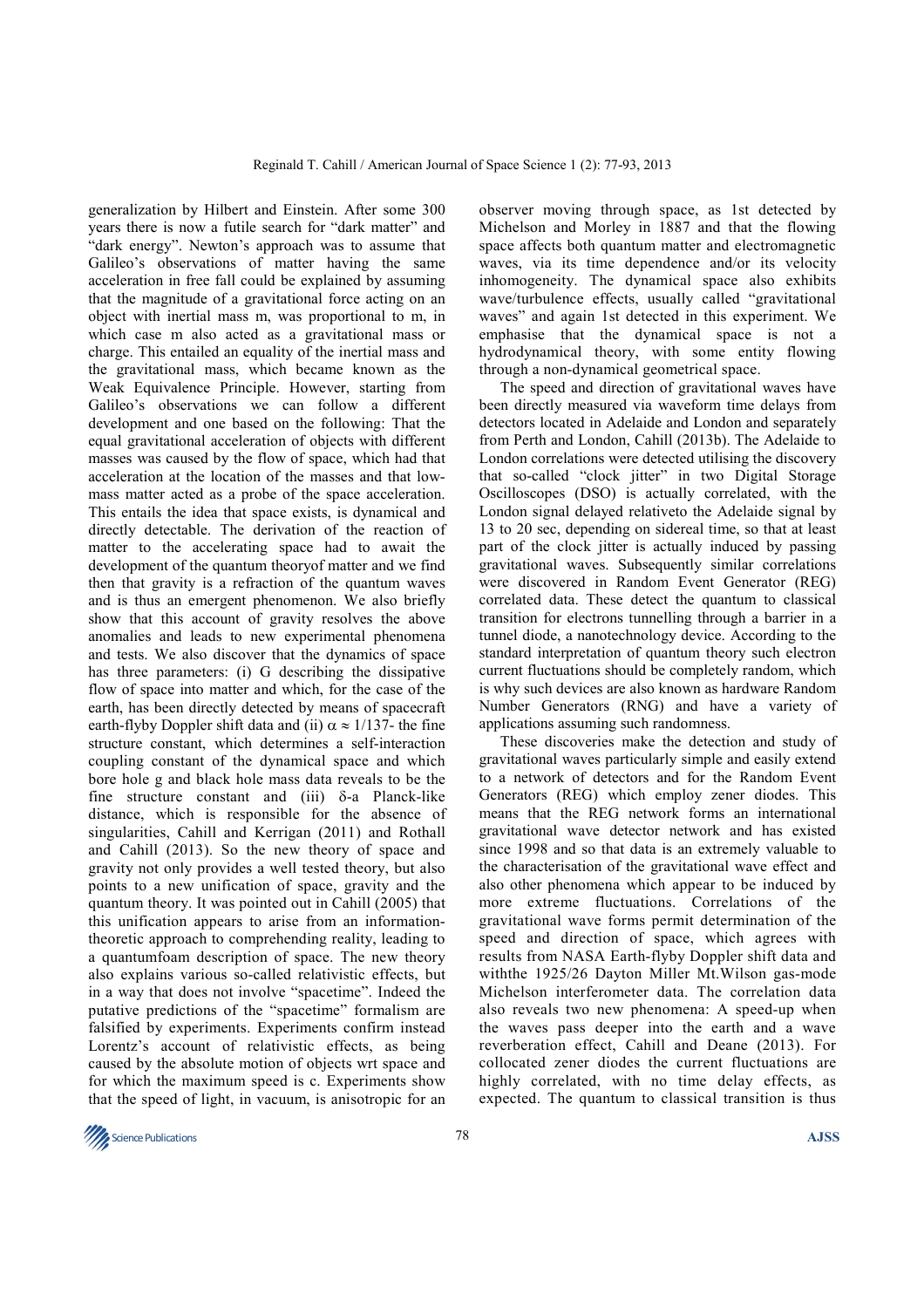shown to be caused by 3-space dynamics and so challenges the standard interpretation of probabilities in quantum theory.

## **2. CLASSICAL PHYSICS GRAVITATIONAL WAVE DETECTORS**

Classical gravitational wave detectors have employed a number of physical effects and designs: Gas-mode Michelson interferometers, optical fibre Michelson interferometers, RF coaxial cable travel time differential measurements and more compact RF coaxial cableoptical fibre measurements, spacecraft Earth-flyby Doppler effects and dual RF coaxial cable travel time measurements Cahill (2009b; 2012). All of these techniques utilise light or EMR anisotropy speed effect in a single device. The key issue with such devices is that they are single-site devices and require a calibration theory, which depends upon an assumed theory. For example the sensitivity of a Michelson interferometer, as indicated by the travel time difference between the two arms and detected by means of fringe shifts as the detector is rotated, is given by:

$$
\Delta t = k^2 \frac{L u_p^2}{c^3} \cos(2(\theta - \psi))
$$
 (1)

where, L is the arm length,  $u_p$  is the speed projected onto the plane of the interferometer and the angles measure the rotation, Cahill (2009b). Equation (1) is applied to the data in conjunction with terms accounting for the inclined mirrors and temperature drift effects. The critical factor  $k^2$  is the calibration constant. With a gas present in the light path, with refractive index n,  $k^2 \approx n^2$ . 1 to a good approximation. Results from two gas-mode Michelson interferometer experiments are shown in **Fig. 1 and 2**. The results reveal significant turbulence, which has been identified as gravitational waves and much greater in magnitude than expected. Michelson and Morley in the 1st such experiment in 1887 assumed that  $k^2 = 1$ , whereas with air present, n = 1.00029, giving  $k^2 \approx$ 0.0006 and so much less sensitive than assumed. Note that a vacuum-mode Michelson interferometer has  $k^2 = 0$ and so completely insensitive to gravitational waves.

A recent gravitational wave experiment used differential travel time measurements in a dual RF coaxial cable array, Cahill (2012). This technique relies upon the absence of Fresnel drag in RF coaxial cables, at least for low RFfrequencies (∼10MHz). The results agree with

those from the Miller gas-mode Michelson interferometer and from the NASA flyby Doppler shift data (**Fig. 3**). The fluctuations were again observed to be  $a \sim 20\%$  effect.

The interpretation of the magnitude of the detected effects in these classical detector experiments all rely upon some calibration theory and there has always been confusion. Fortunately spacecraft flyby Doppler shift analysis does not suffer from such problems and has indeed confirmed the results from the classical detectors. We now report the discovery that nanotechnology quantum detectors respond to the fluctuations of the passing space and when the data from two well-separated detectors is subject to a correlation analysis of the two local waveforms the average speed and direction of the passing space is revealed, together with significant wave/turbulence effects. This technique gives an absolute measurement of travel times.

### **3. QUANTUM GRAVITATIONAL WAVE DETECTORS**

When extending the Dual RF Coaxial Cable Detector experiment to include one located in London, in addition to that located in Adelaide, an analysis of the measured Digital Storage Oscilloscope (DSO) internal noise in each identically setup instrument was undertaken, when the extensive RF coaxial cable array was replaced by short leads. This was intended to determine the S/N ratio for the joint Adelaide-London experiment. Surprisingly the internal noise was found to be correlated, with the noise in the London DSO being some 13 to 20 seconds behind the Adelaide DSO noise, Cahill (2013b). LeCroy WaveRunner 6051ADSOs were used. The correlation data had a phase that tracked sidereal time, meaning that the average direction was approximately fixed wrt the galaxy, but with extensive fluctuations as well from the gravitational wave/turbulence effect, that had been seen in all previous experiments. The explanation for this DSO effect was not possible as the DSO is a complex instruments and which component was responding to the passing space fluctuations could not be determined. But the correlation analysis did demonstrate that not all of the internal noise in the DSO was being caused solely by some random process intrinsic to the instrument. Subsequent experiments, below, now suggest that there are zener diodes within the time difference measurements hardware within the DSO.

The travel time delay  $\tau$  (t) was determined by computing the correlation function:

$$
C\big(\tau,t\big) \!=\! \int_{t-T}^{t+T} \! dt' S_l \, \big(\,t'-\tau \,/\, 2\big) S_2 \big[\,t' \!+\tau \,/\, 2\big) e^{-\alpha \left(t'-t\right)^2}
$$

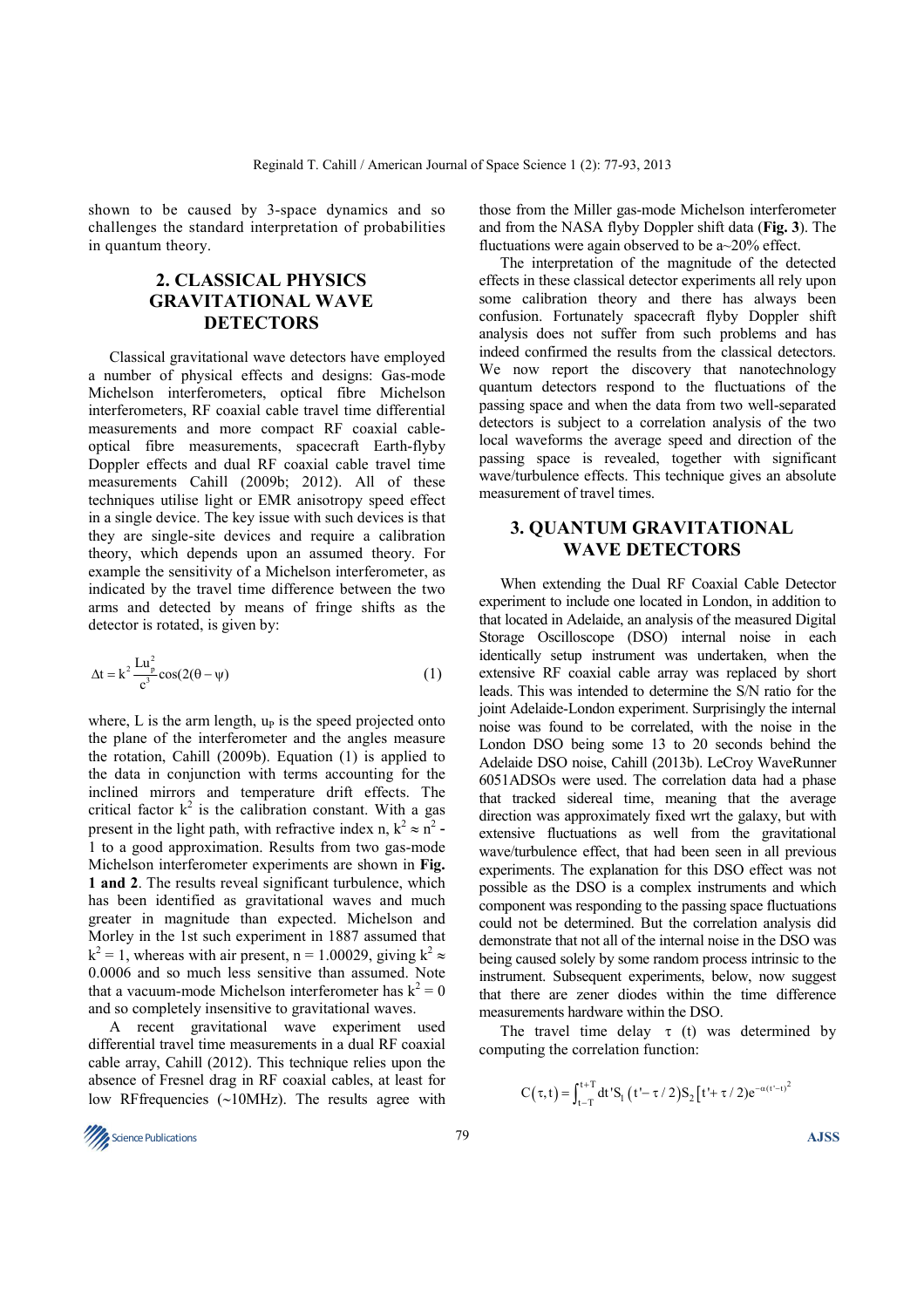

Fig. 1. A typical Miller averaged-data from September 16, 1925, 4<sup>h</sup> 40' Local Sidereal Time (LST) -an average of data from 20 turns of the gas-mode Michelson interferometer. Plot and data after fitting and then subtracting both the temperature drift and Hicks effects from both, leaving the expected sinusoidal form (b) Best result from the Michelson-Morley 1887 data-an average of 6 turns, at  $7<sup>h</sup>$  LST on July 11, 1887. In both cases the indicated speed is v<sub>P</sub>-the 3-space speed projected onto the plane of the interferometer. The angle is the azimuth of the 3-space speed projection at the particular LST. The speed fluctuations from day to day significantly exceed these errors and reveal the existence of 3-space flow turbulence-i.e., gravitational waves

for the two detector signals  $S_1(t)$  and  $S_2(t)$ . Here  $2T =$ 200s is the time interval used, about UTC time t. The Gaussian term ensures the absence of end-effects. Maximising  $C(\tau, t)$  wrt  $\tau$  gives  $\tau(t)$  -the delay time vs UTC t and plotted in **Fig. 4 and 5**, where the data has been binned into 1 h time intervals and the rms also shown. The speed and direction, over a 24 h period, was determined by fitting the time delay data using:

$$
\tau=\frac{R.v}{v^2}
$$

where, R is the Adelaide-London spatial separation vector and  $v(\theta, \delta)$  is the 3-space velocity vector, parametrised bya speed, RA and Declination. This expression assumes a plane wave form for the gravitational waves. The  $\tau(t)$  delay times show large fluctuations, corresponding to fluctuations in speed and/or direction, as also seen in data in **Fig. 1**.

There are much simpler devices that were discovered to also display time delayed correlations over large distances: These are the Random Number Generators (RNG) or Random Event Generators (REG). There are various designs available from manufacturers and all claim that these devices manifest hardware random quantum processes, as they involve the quantum to classical transition when a measurements, say, of the quantum tunnelling of electrons through a nanotechnology potential barrier,  $\sim$ 10 nm thickness, is measured by a classical/macroscopic system. According to the standard interpretation of the quantum theory, the collapse of the electron wave function to one side or the other of the barrier, after the tunnelling produces a component on each side, is purely a random event, internal to the quantum system. However this interpretation had never been tested experimentally.

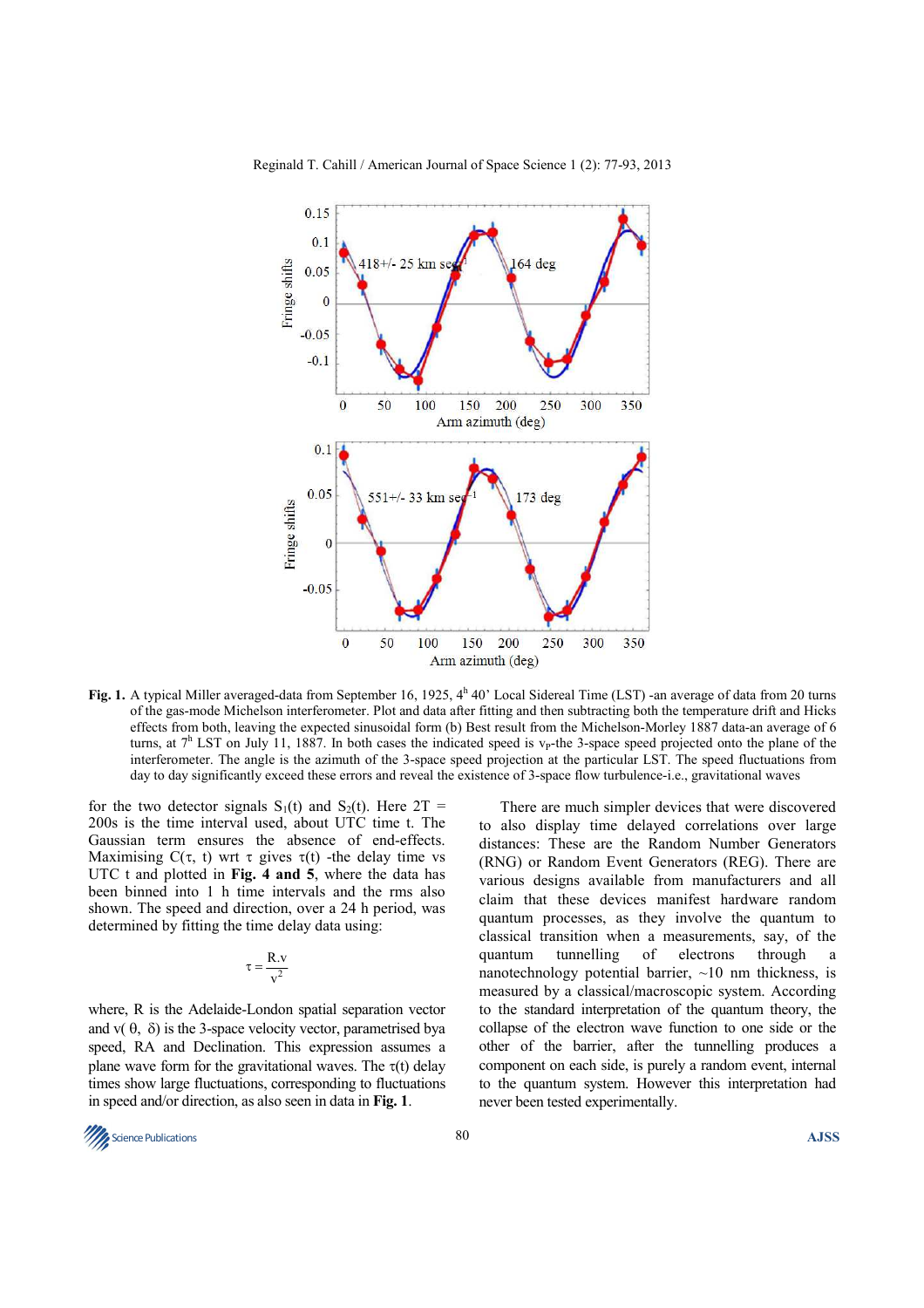

Fig. 2. Speeds v<sub>P</sub>, of the space velocity v projected onto the horizontal plane of the Miller gas-mode Michelson interferometer located atop Mt.Wilson, plotted against local sidereal, for a composite day, with data collected over a number of days in September 1925, Cahill (2009b). The data shows considerable fluctuations, from hour to hour and also day to day, as this is a composite day. The dashed curve shows the non-fluctuating best-fit variation over one day, as the earth rotates, causing the projection onto the plane of the interferometer of the velocity of the average direction of the space flow to change. The maximum projected speed from the curve is 417 km sec<sup>-1</sup>, corresponding to a speed of 453 km sec<sup>-1</sup>, with a RA of ~5 h, which is very close to results reported herein. The Cassini flyby Doppler shift data in August 1999 gives a RA = 5.2 h, Cahill (2009b). The green data points, with error bars, at 7 h and 13 h, are from the Michelson-Morley 1887 data. The ~20% speed fluctuations are seen to be much larger than statistically determined errors, revealing the presence of turbulence in the space flow, i.e., gravitational waves



Fig. 3. South celestial pole region. The dot (red) at RA = 4.3<sup>h</sup>, Dec = 75°S and with speed 486 km sec<sup>-1</sup>, is the direction of motion of the solar system through space determined from NASA spacecraft earth-flyby Doppler shifts, Cahill (2009b), revealing the EM radiation speed anisotropy. The thick (blue) circle centred on this direction is the observed velocity direction for di\_erent days of the year, caused by earth orbital motion and sun 3-space inflow. The corresponding results from the Miller gas-mode interferometer are shown by 2nd dot (red) and its aberration circle (red dots). For December 8, 1992, the velocity is  $RA =$ 5.2<sup>h</sup>, Dec = 80°S, speed 491 km sec<sup>-1</sup>, see table of Cahill (2009b). The thinner blue aberration circles relate to determination of earth 3-space inflow speed

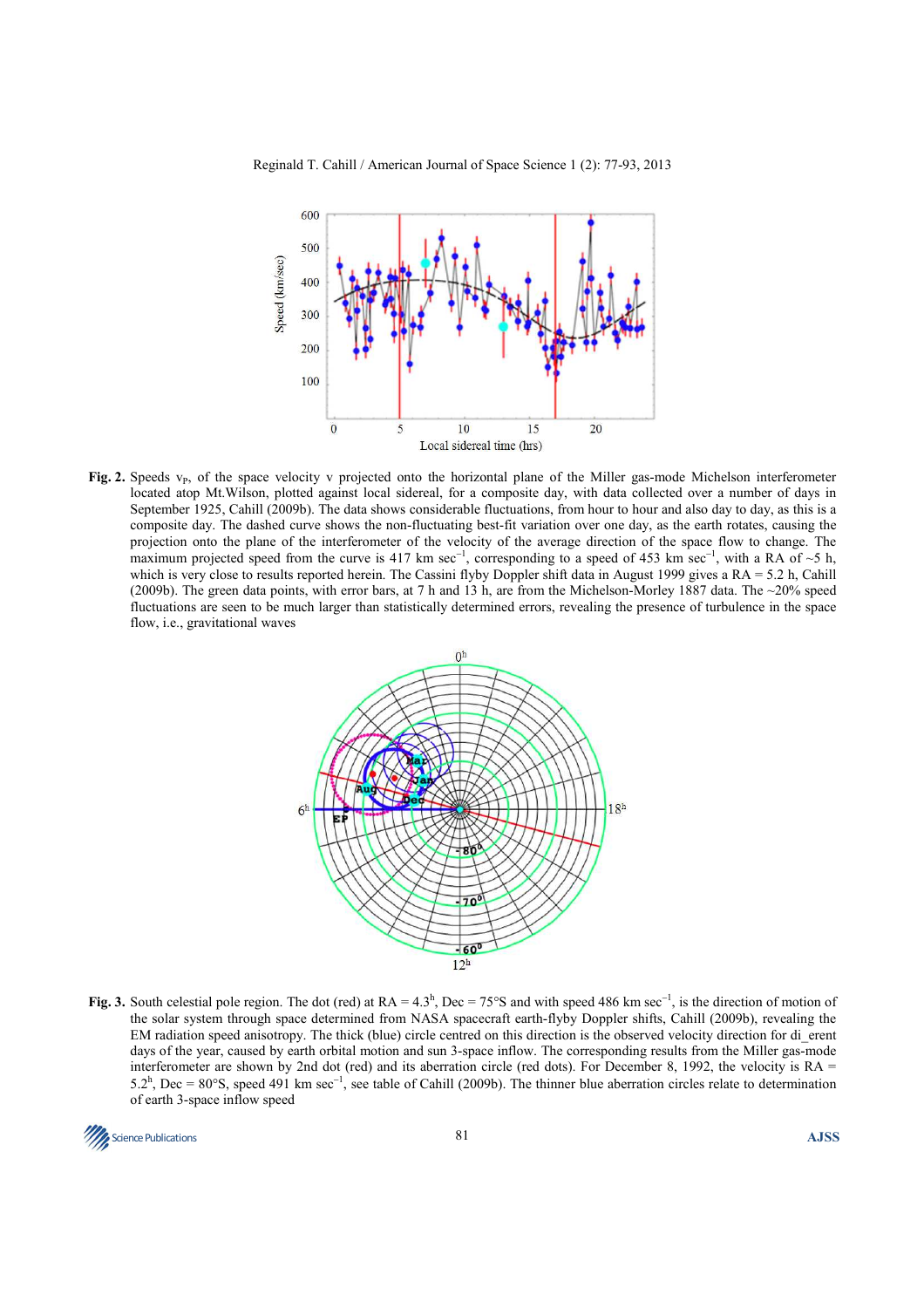

**Fig. 4.** Travel times from DSO-DSO Adelaide-London data, January 1, 2013. The data in each 1 h interval has been binned and the average and rms shown. The thick (red line) shows best fit to data using plane wave travel time predictor, but after excluding those data points between 8 and 13 h UTC (top) indicated by vertical band. Those data points are not consistent with the plane wave modelling and suggest a scattering process when the waves pass deeper into the earth. The Perth-London phase is retarded wrt Adelaide-London phase by ~1.5 h, consistent with Perth being 1.5 h west of Adelaide. The Adelaide-London data gives speed = 512 km sec<sup>-1</sup>,  $RA = 4.8$  h, Dec = 83°S and the Perth-London data gives speed = 528 km sec<sup>-1</sup>,  $RA = 5.3$  h, Dec = 81°S. The broad band tracking the best fit line is for +/-1 sec fluctuations, corresponding to speed fluctuation of +/- 17 km sec<sup>−</sup><sup>1</sup>



**Fig. 5.** Travel times from REG-REG Perth-London data, January 1, 2013, giving speed = 528 km sec<sup>-1</sup>, RA = 5.3 h, Dec = 81°S

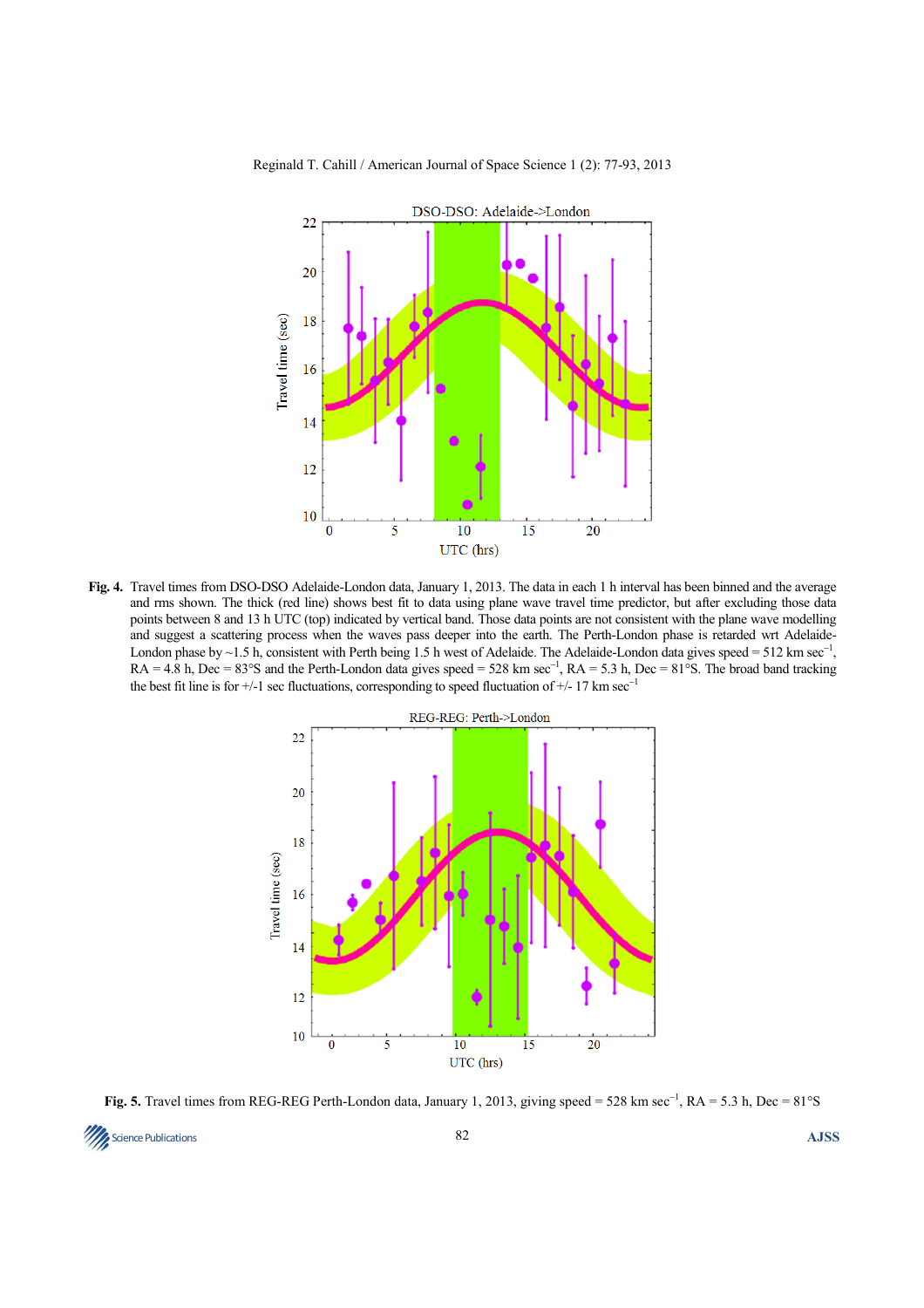Guided by the results from the DSO correlated-noise effect, the data from two REGs, located in Perth and London, was examined. The data, from the GCP international network: http://teilhard.global-mind.org, showed the same correlation effect as observed in the DSO experiments.

## **4. DYNAMICAL THEORY OF SPACE**

We begin the heuristic derivation of the dynamics of space and the emergence of gravity as a quantum matter effect, by assuming that Galileo's observations suggest the existence of a dynamical space, whose acceleration will be shown to determine the same acceleration of matter and whose time dependence and inhomogeneity of velocity determines the observed anisotropy of the speed of light and causing light bending and gravity as refraction effects. Physics must employ a covariance formulation, in the sense that ultimately predictions are independent of observers and that there must also be a relativity principle that relates observations by different observers. We assume then that space has a structure whose movement, wrt an observer, is described by a velocity field, v(r, t), at the classical physics level, at a location r and time t, as defined by the observer. In particular the space coordinates r define an embedding space,which herein we take to be Euclidean. At a deeper level space is probably a fractal quantum foam, which is only approximately embeddable in a 3-dimensional space at a coarse-grained level, Cahill (2005; 2009a; 2011a). This embedding space has no ontological existence-it is not real. Ironically Newton took this space to be real but unobservable and so a different concept and so excluding the possibility that gravity was caused by an accelerating space. It is assumed that different observers, in relative uniform motion, relate their description of the velocity field by means of the Galilean Relativity Transformation for positions and velocities. It is usually argued that the Galilean Relativity Transformations were made redundant and in error by the Special Relativity Transformations. However this is not so there exist an exact linear mapping between Galilean Relativity and Special Relativity (SR), differing only by definitions of space and time coordinates Cahill (2008). This implies that the so-called Special Relativity (SR) relativistic effects are not actual dynamical effectsthey are purely artifacts of a peculiar choice of space and time coordinates. In particular Lorentz symmetry is

merely a consequence of this choice of space and time coordinates and is equivalent to Galilean symmetry. Nevertheless Lorentz symmetry remains valid, even though a local preferred frame of reference exists. Lorentz Relativity, however, goes beyond Galilean Relativity in that the limiting speed of systems wrt to the local space causes various so-called relativist effects, such as length contractions and clock dilations.

The Euler covariant constituent acceleration a(r, t) of space is then defined by:

$$
a = \lim_{\Delta t \to 0} \frac{v(r + v(r, t)\Delta t, t + \Delta t) - v(r, t)}{\Delta t}
$$

$$
= \frac{\partial v}{\partial t} + (v.\nabla)v
$$

which describes the acceleration of a constituent element of space by tracking its change in velocity. This means that space has a (quantum) structure that permits its velocity to be defined and detected, which experimentally has been done. We assume here that the flow has zero vorticity  $\nabla \times v = 0$  and then the flow is determined by a scalar function  $v = \nabla_u$ . We then need one scalar equation to determine the space dynamics, which we construct by forming the divergence of a. The inhomogeneous term then determines a dissipative flow caused by matter, expressed as a matter density and where the coefficient turns out to be Newton's gravitational constant:

$$
\nabla \cdot \left( \frac{\partial v}{\partial t} + (v \cdot \nabla) v \right) = 4\pi G \rho(r, t)
$$

Note that even a time independent matter density or even the absence of matter can be associated with a timedependent flow. This equation follows essentially from covariance and dimensional analysis. For a spherically symmetric matter distribution, of total mass M and a time-independent spherically symmetric flow we obtain from the above and external to the sphere of matter, the acceleration of space:

$$
v(r) = -\sqrt{\frac{2GM}{r}} \hat{r}
$$
, giving  $a(r) = -\frac{GM}{r^2} \hat{r}$ 

which is the inverse square law. Newton applied such an acceleration to matter, not space and which Newton invented directly by examining Kepler's planetary motion laws, but which makes no mention of what is

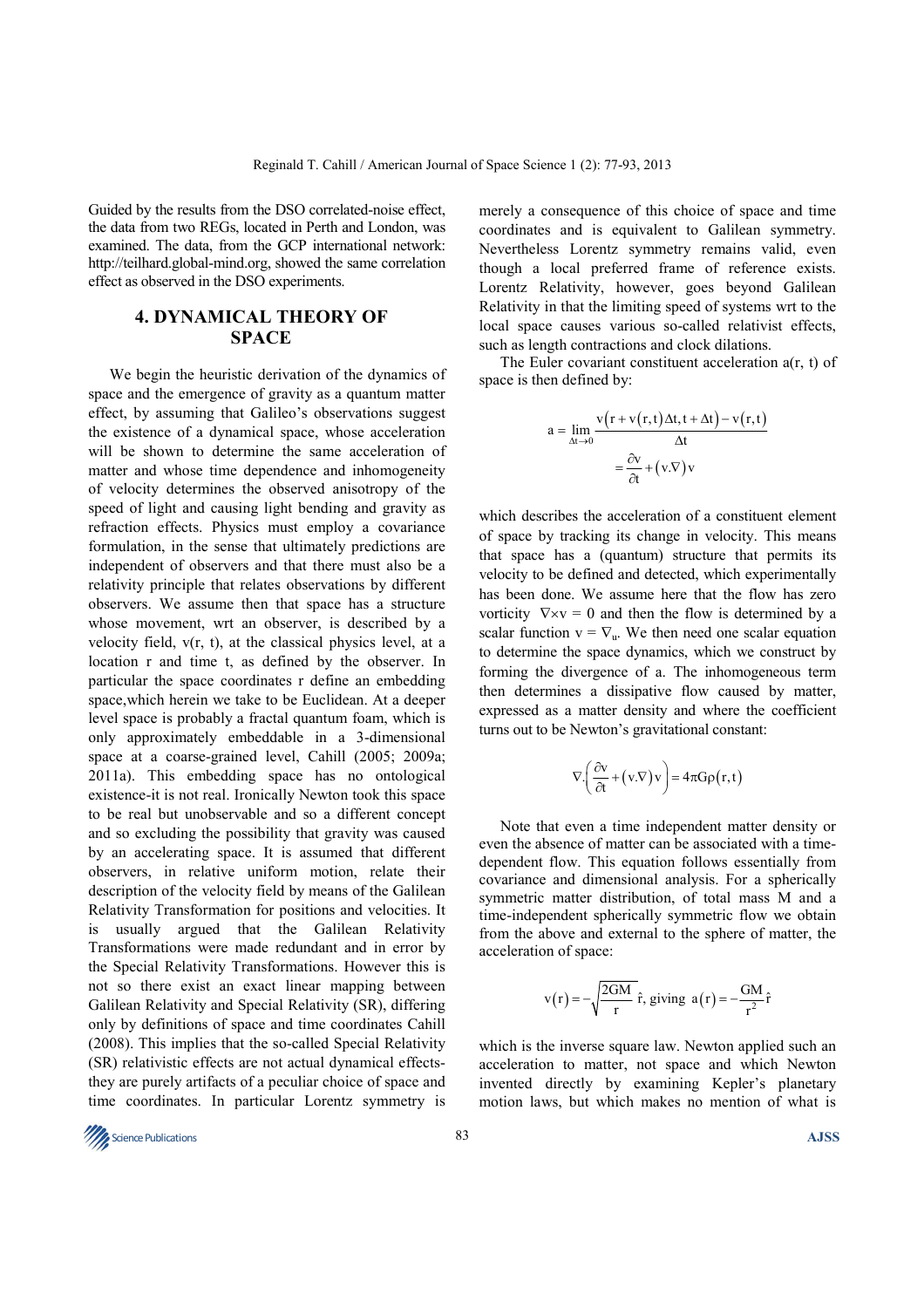causing the acceleration of matter, although in a letter in 1675 to Oldenburg, Secretary of the Royal Society and later to Robert Boyle, he speculated that an undetectable ether flow through space may be responsible for gravity. Here, however, the inverse square law emerges from the Euler constituent acceleration, which imposes a space self-interaction. At the surface of the earth the in-flow speed is 11 km  $s^{-1}$ and the sun in-flow speed at 1 AU is 42 km  $s^{-1}$ , with both detected Cahill (2009b). If the sphere of matter is in motion, asymptotically wrt space, then the flow equation becomes non-trivial to solve and no analytic solutions are known. Numerical solutions reveal nontrivial wave effects. Note that one cannot go from a flow of space associated with, say matter asymptotically stationary wrt to space, to the case where the matter is moving, asymptotically, wrt to space-these are very differentdynamical situations. But in either case it is trivial to transform the velocity field, using Galilean Relativity, between different observers who are in relative motion.

While the above 3-space dynamical equation followed from covariance and dimensional analysis, this derivation is not complete yet. One can add additional terms with the same order in speed and spatial derivatives and which cannot be a priori neglected. There are two such terms, as in:

$$
\nabla \cdot \left( \frac{\partial v}{\partial t} + (v \cdot \nabla) v \right) + \frac{5\alpha}{4} \left( (\text{tr} D)^2 - \text{tr} (D^2) \right) + \dots
$$
  
= -4\pi G \rho

where,  $D_{ij} = \partial v_i / \partial x_j$ . However to preserve the inverse square law external to a sphere of matter, when the matter is stationary, asymptotically, wrt space, the two terms must have coefficients  $\alpha$  and  $-\alpha$ , as shown. Here is a dimensionless space self-interaction coupling constant. The ellipsis denotes higher order derivative terms with dimensioned coupling constants, which come into play when the flow speed changes rapidly wrt separation. However the observed dynamics of stars and gas clouds near the centre of the Milky Way galaxy has revealed the need for such a term and we find that the space dynamics there requires an extra term:

$$
\nabla \cdot \left( \frac{\partial v}{\partial t} + (v \cdot \nabla) v \right) + \frac{5\alpha}{4} \left( (\text{tr} D)^2 - \text{tr} (D^2) \right) + + \delta^2 \nabla^2 \left( (\text{tr} D)^2 - \text{tr} (D^2) \right) + \dots = -4\pi G \rho
$$

where,  $\delta$  has the dimensions of length and appears to be a very small Planck-like length, Cahill and Kerrigan (2011).

This then gives us the dynamical theory of 3-space. It can be thought of as arising via a derivative expansion from a deeper theory, such as a quantum foam theory, Cahill (2005). Note that the equation does not involve c, is nonlinear and time-dependent and involves non-local direct interactions. Its success implies that the universe is more connected than previously thought. Even in the absence of matter there can be time-dependent flows of space. To test this theory we need to determine how quantum matter and EM radiation respond to this dynamical space. We note immediately that this dynamics is very rich in that various new phenomena emerge and which have been observed and which do not occur in Newtonian gravity, which is a linear theory, nor in its relativistic generalisation, General Relativity (GR), with both being one-parameter theories, G: Essentially GR is flawed by the assumption that GR must reduceto Newtonian gravity in the non-relativistic low-mass limit.

## **5. QUANTUM MATTER AND EMERGENT GRAVITY**

We now derive, uniquely, how quantum matter responds to the dynamical 3-space. This gives the 1st derivation of the phenomenon of gravity and reveals this to be a quantum matter wave refraction effect. For a freefall quantum system with massmthe Schrodinger equation is uniquely generalized Cahill (2006), with the new terms required to maintain that the motion is intrinsically wrt the 3-space and not wrt the embedding space and that the time evolution is unitary:

$$
i\hbar \frac{\partial \psi(r,t)}{\partial t} = -\frac{\hbar^2}{2m} \nabla^2 \psi(r,t) - i\hbar \left(v.\nabla + \frac{1}{2} \nabla \cdot v\right) \psi(r,t)
$$

The space and time coordinates  $\{t, x, y, z\}$  ensure that the separation of a deeper and unified process into different classes of phenomena-here a dynamical 3-space (quantum foam) and a quantum matter system, is properly tracked and connected. As well the same coordinates may be used by an observer to also track the different phenomena. A quantum wave packet propagation analysis gives the matter acceleration  $g =$  $d^2$  <r>> $\ge$ / $dt^2$  induced by wave refraction to be:

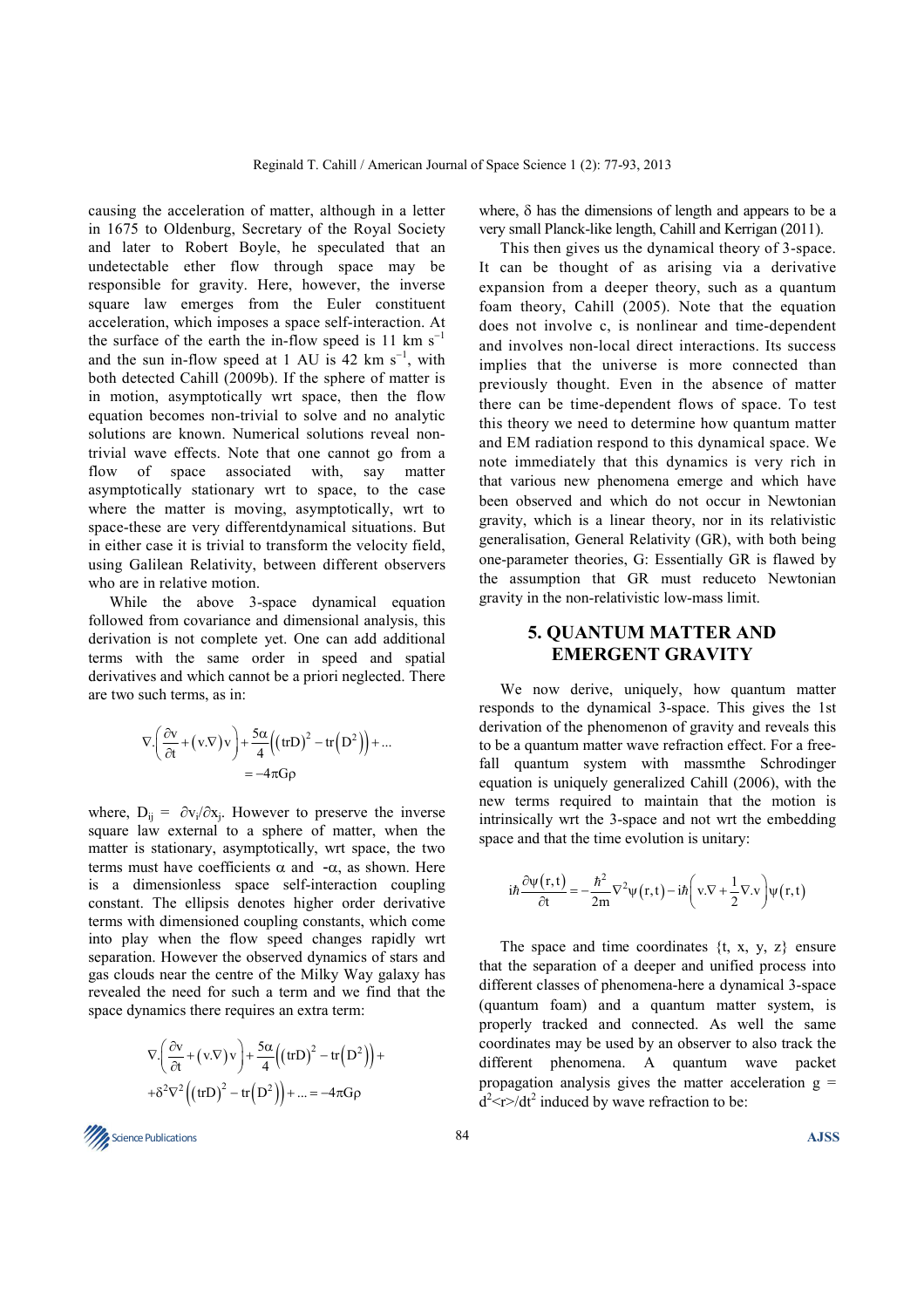$$
g = \frac{\partial v}{\partial t} + (v.\nabla)v + (\nabla \times v) \times v_R
$$
  
+ v<sub>R</sub> (r<sub>0</sub> (t), t) = v<sub>0</sub> (t) - v(r<sub>0</sub> (t), t)

where,  $v_R$  is the velocity of the wave packet relative to the 3-space and where  $v_0$  and  $r_0$  are the velocity and position relative to the observer. The last term generates the Lense-Thirring effect as a vorticity driven effect. In the limit of zero vorticity we obtain that the quantum matter acceleration is the same as the 3-space acceleration:  $g = a$ . This confirms that the new physics is in agreement with Galileo's observations that all matter falls with the same acceleration. Using arcane language this amounts to a derivation of the weak equivalence principle.

Significantly the quantum matter 3-space-induced 'gravitational' acceleration also follows from maximising the elapsed proper time wrt the quantum matter wave-packet trajectory  $r<sub>o</sub>(t)$ , Cahill (2005):

$$
\tau=\int dt\sqrt{1-\frac{v_{R}^{2}\left(r_{0}\left(t\right),t\right)}{c^{2}}}
$$

which entails that matter has a maximum speed of c wrt to space and not wrt an observer. This maximisation ensures that quantum waves propagating along neighbouring paths are in phase-the condition for a classical trajectory. This gives:

$$
g = \frac{\partial v}{\partial t} + (v.\nabla)v + (\nabla \times v) \times v_R
$$

$$
- \frac{v_R}{1 - v_R^2} \frac{1}{2} \frac{d}{dt} \left( \frac{v_R^2}{c^2} \right) + \dots
$$

and then taking the limit  $v_R/c \rightarrow 0$  we recover the nonrelativistic limit, above. This shows that (i) the matter 'gravitational' geodesic is a quantum wave refraction effect, with the trajectory determined by a Fermat maximum propertime principle and (ii) that quantum systems undergo a local time dilation effect. The last, relativistic, term generates the planetary precession effect. If clocks are forced to travel different trajectories then the above predicts different evolved times when they again meet-this is the Twin Effect, which now has a simple and explicit physical explanation-it is an absolute motion effect, meaning motion wrt space itself. This elapsed proper time expression invokes Lorentzian relativity, that the maximum speed is c wrt to space and not wrt the observer, as in Einstein SR. The differential proper time has the form:

$$
c^{2}dt^{2} = c^{2}dt^{2} - (dr - v(r, t)dt)^{2} = g_{\mu\nu}dx^{\mu}dx^{\nu}
$$

Which defines an induced metric for a curved spacetime manifold. However this has no ontological significance and the metric is not determined by GR.

# **6. ELECTROMAGNETIC RADIATION AND DYNAMICAL SPACE**

We must generalise the Maxwell equations so that the electric and magnetic fields are excitations within the dynamical 3-space and not of the embedding space. The minimal form in the absence of charges and currents is:

$$
\nabla \times \mathbf{E} = -\mu_0 \left( \frac{\partial \mathbf{H}}{\partial t} + \mathbf{v} . \nabla \mathbf{H} \right), \nabla . \mathbf{E} = 0
$$

$$
\nabla \times \mathbf{H} = \epsilon_0 \left( \frac{\partial \mathbf{E}}{\partial t} + \mathbf{v} . \nabla \mathbf{E} \right), \nabla . \mathbf{H} = 0
$$

which was first suggested by Hertz (1890), but with v then being only a constant vector field and not interpreted as a moving space effect. As easily determined the speed of EM radiation is now  $c = 1/\sqrt{\mu_0 \epsilon_0}$  with respect to the 3-space and not wrt an observer in motion through the 3-space. The Michelson-Morley 1887 experiment 1st detected this anisotropy effect, as have numerous subsequent experiments. A time-dependent and/or inhomogeneous velocity field causes the refraction of EM radiation. This can be computed by using the Fermat least-time approximation-the opposite of that for quantum matter. This ensures that EM waves along neighbouring paths are in phase. Then an EM ray path  $r(t)$  is determined by minimising the elapsed travel time:

$$
T = \int_{s_i}^{s_f} \frac{ds \left| \frac{dr}{ds} \right|}{\left| c\hat{v}_R \left( s \right) + v \left( r(s), t(s) \right) \right|}
$$

with  $v_R = \frac{dr}{dt} - v(r(t),t)$  by varying both r(s) and t(s), finally giving r(t). Here s is an arbitrary path parameter

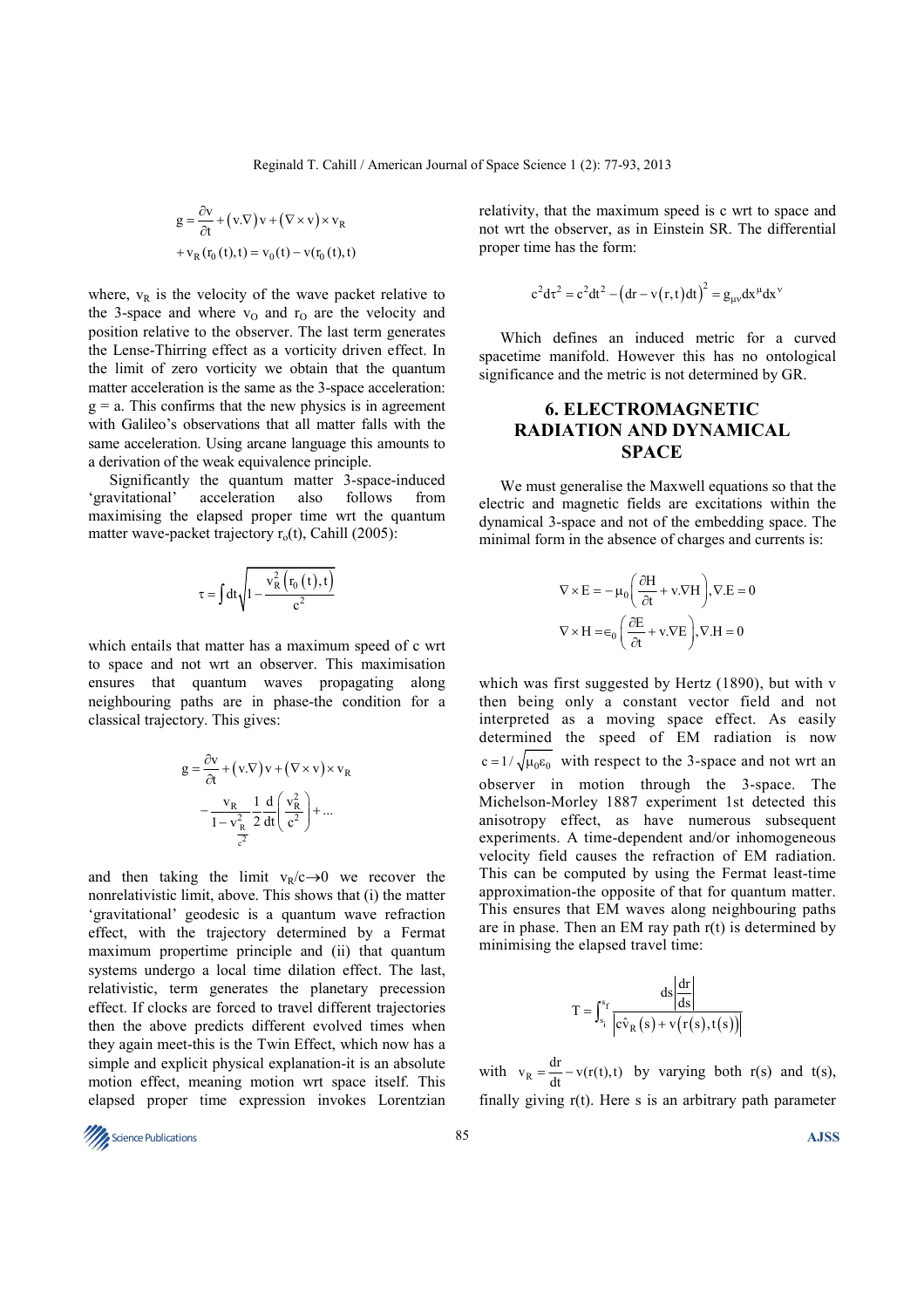and  $\hat{c}v_R$  is the velocity of the EM radiation wrt the local 3-space, namely c. The denominator is the speed of the  $=$ EM radiation wrt the observer's Euclidean spatial coordinates. This equation may also be used to calculate the gravitational lensing by black holes, filaments, Cahill (2011b) and by ordinary matter, using the appropriate 3 space velocity field. It produces the measured light bending by the sun. In particular galactic lensing agrees with observational data and does not require "dark matter".

### **7. EARTH BORE HOLES DETERMINE** α

The value of the parameter was first determined from earth bore hole g-anomaly data, which shows that gravity decreases more slowly down a bore hole than predicted by Newtonian gravity. Using the new theory of gravity we find the borehole gravity anomaly at radius  $r = R+d$ to be, with  $d<0$ , is, Cahill (2006):

$$
\Delta g = g_{NG}(d) - g(d) = 20\pi \alpha G \rho(R) d + O(\alpha^2)
$$

The experimental data then reveals  $\alpha$  to be the fine structure constant, to within experimental errors, **Fig. 6**.



**Fig. 6.** Small the data shows the gravity residuals for the Greenland Ice Shelf Airy measurements of the g(r) profile, defined as  $\Delta g(r) = g_{Newton} - g_{observed}$  and measured in mGal (1mGal =  $10^{-3}$  cm/s<sup>2</sup>) and plotted against depth in km. The borehole effect is that Newtonian gravity and the new theory differ only beneath the surface. We obtain  $\alpha^{-1} = 137.9 \pm 5$  from fitting the slope of the data

# **8. G MEASUREMENT ANOMALIES**

There has been a long history of anomalies in the laboratory measurements of Newton's gravitational constant G. The explanation is that the gravitational acceleration external to a piece of matter is only given by application of Newton's inverse square law for the case of an isolated spherically symmetric mass and using an external small test mass. Forother shapes and with finite size test masses, the  $\alpha$ -dependent interaction results in forces that differ from Newtonian gravity at  $O(\alpha)$ , as observed. This implies that laboratory measurements to determine G will also measure α.

## **9. DISPENSING WITH DARK MATTER**

Combining the 3-space zero-vorticity dynamics with the quantum matter acceleration, we obtain:

$$
\nabla.g = -4\pi G\rho - 4\pi G\rho_{DM}, \nabla \times g = 0
$$

where we define:

$$
\rho_{\rm DM} = \frac{5\alpha + 4\delta \nabla^2}{16\pi G} \Big( (\text{tr}D)^2 - \text{tr}\Big(D^2\Big) \Big)
$$

This is Newtonian gravity but with the extra dynamical term. The role of this expression is to reveal that if we analyse gravitational phenomena we will usually find that the matter density  $\rho$  is insufficient to account for the observed g. Until recently this failure of Newtonian gravity has been explained away as being caused by some unknown and undetected but real "dark matter" density. This expression shows that to the contrary it is a dynamical property of 3-space itself. In deference to that language we call  $\rho_{DM}$  the 3space induced effective dark matter density. From observed galactic EM lensing and galactic star trajectories  $\rho_{DM}$  may be determined and compared with the dynamical 3-space dynamics.

# **10. EXPANDING UNIVERSE: DISPENSING WITH DARK ENERGY**

The dynamical 3-space theory has a time dependent expanding universe solution of the Hubble form. In the

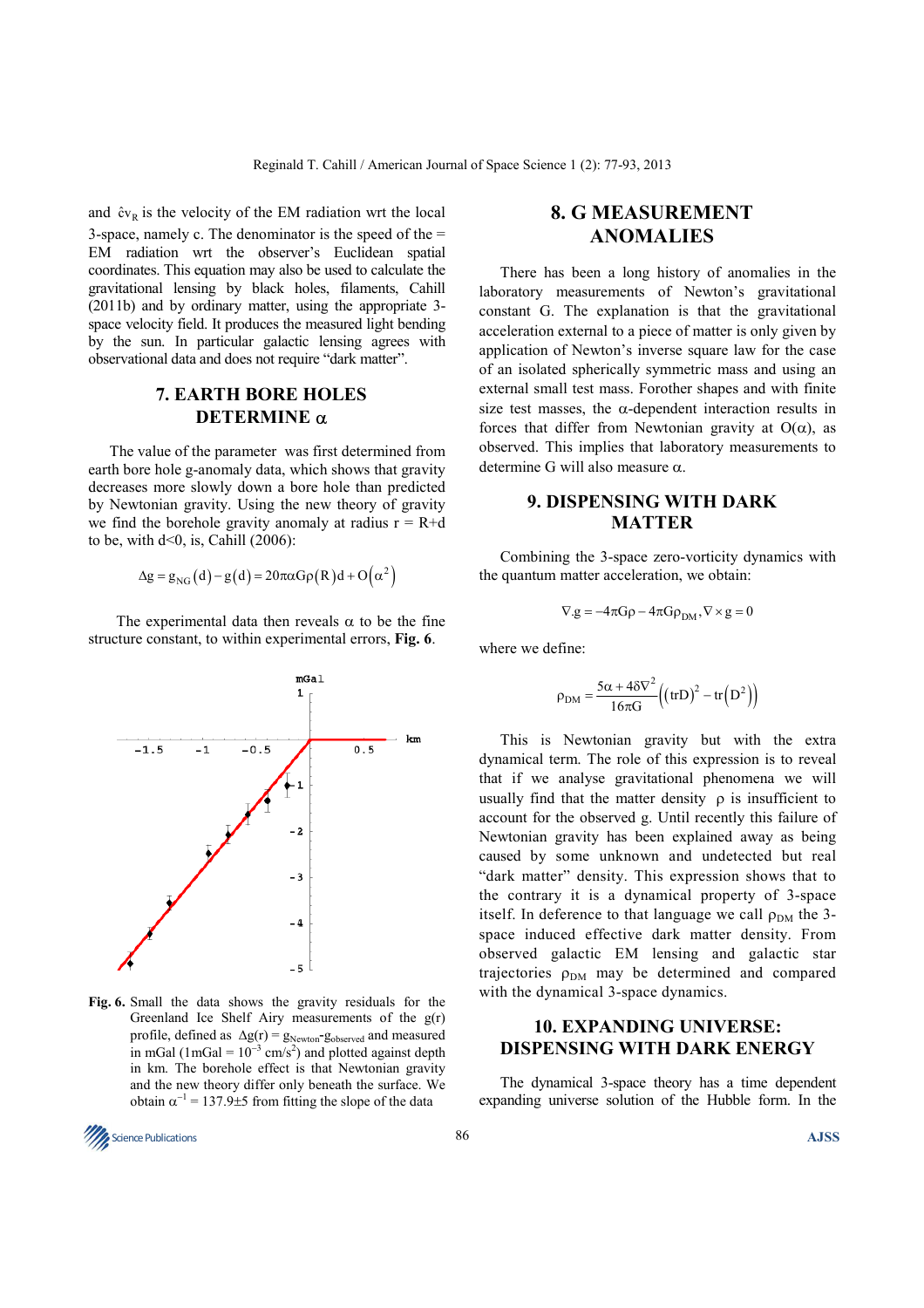absence of matter,  $v(r, t) = H(t)r$  with  $H(t) = 1/(1+\alpha/2)t$ , giving a scale factor  $a(t) = (t/t_0)^{4(4+\alpha)}$ , predicting essentially a uniform expansion rate. This gives a parameter free account of the supernovae magnitude-redshift data, Cahill (2009a) and Cahill and Rothall (2012). That data reveals a uniformly expanding universe. However the Friedmann equations from GR do not have such a uniformly expanding solution and ad hoc "dark matter" and "dark energy" terms are added to "save the theory", giving the current standard cosmological model. Best fitting the  $\Omega_{\Lambda}$  and  $\Omega_{\text{DM}}$   $\Lambda$ CDM composition parameters to the above solution gives  $\Omega_{\Lambda}$  = 0.73 and  $\Omega_{DM}$  = 0.27, the same values as determined by fitting the ΛCDM to the supernova data (**Fig. 9**). This demonstrates that "dark matter" and "dark energy" are epicycles of GR. Extending that model into the future leads to the spurious claim that the universe will undergo an exponential rate of expansion.

#### **11. BLACK HOLES**

In the absence of matter the dynamical 3-space equation has black hole solutions of the asymptotic form  $v(r)^2 \approx A \frac{\delta}{r} + B \left(\frac{\delta}{r}\right)^5$  $\approx A \frac{\delta}{r} + B \left( \frac{\delta}{r} \right)^{5\alpha}$  when  $r >> \delta$ , giving  $g(r) = GM(r)/r^2$ (**Fig. 7**).

Where:

$$
M\big(r\big)=M_0+M_0\Bigg(\frac{r}{r_s}\Bigg)^{\!1-5\alpha}
$$

This is precisely the form observed for the black hole at the centre of the Milky Way, **Fig. 10**, Cahill and Kerrigan (2011) and Rothall and Cahill (2013). For  $r > r_s$ these black holes produce a 1/r gravitational acceleration and not  $a1/r^2$  form as assumed in the usual Newtoniangravity based analysis. This then produces flat rotation curves, as shown in **Fig. 8**. NG and GR required the invention of dark matter to "explain" this effect.

#### **12. COSMIC FILAMENTS**

The 3-space dynamics also has cosmic filament solutions, asymptotically,  $v(r) = -\mu r^{5\alpha/4}$ , where r is here the perpendicular distance from the filament, for arbitrary µ. The gravitational acceleration is long-range and attractive to matter, i.e., g is directed inwards towards the filament, g(r)  $= -\alpha \mu^2/8r^{1+5/2}$ . This is for a single infinite-length filament. It is conjectured that more complex solutions involving a network of filaments and black holes exist and which explain the observed cosmic web (**Fig. 11**).



Fig. 7. The data shows black hole masses M<sub>BH</sub> for a variety of spherical matter systems, from Milky Way globular clusters to spherical galaxies, with masses M, plotted against Log<sub>10</sub>[M], in solar masses M<sub>0</sub>. The straight line is  $M_{BH} = \frac{\alpha}{2}M$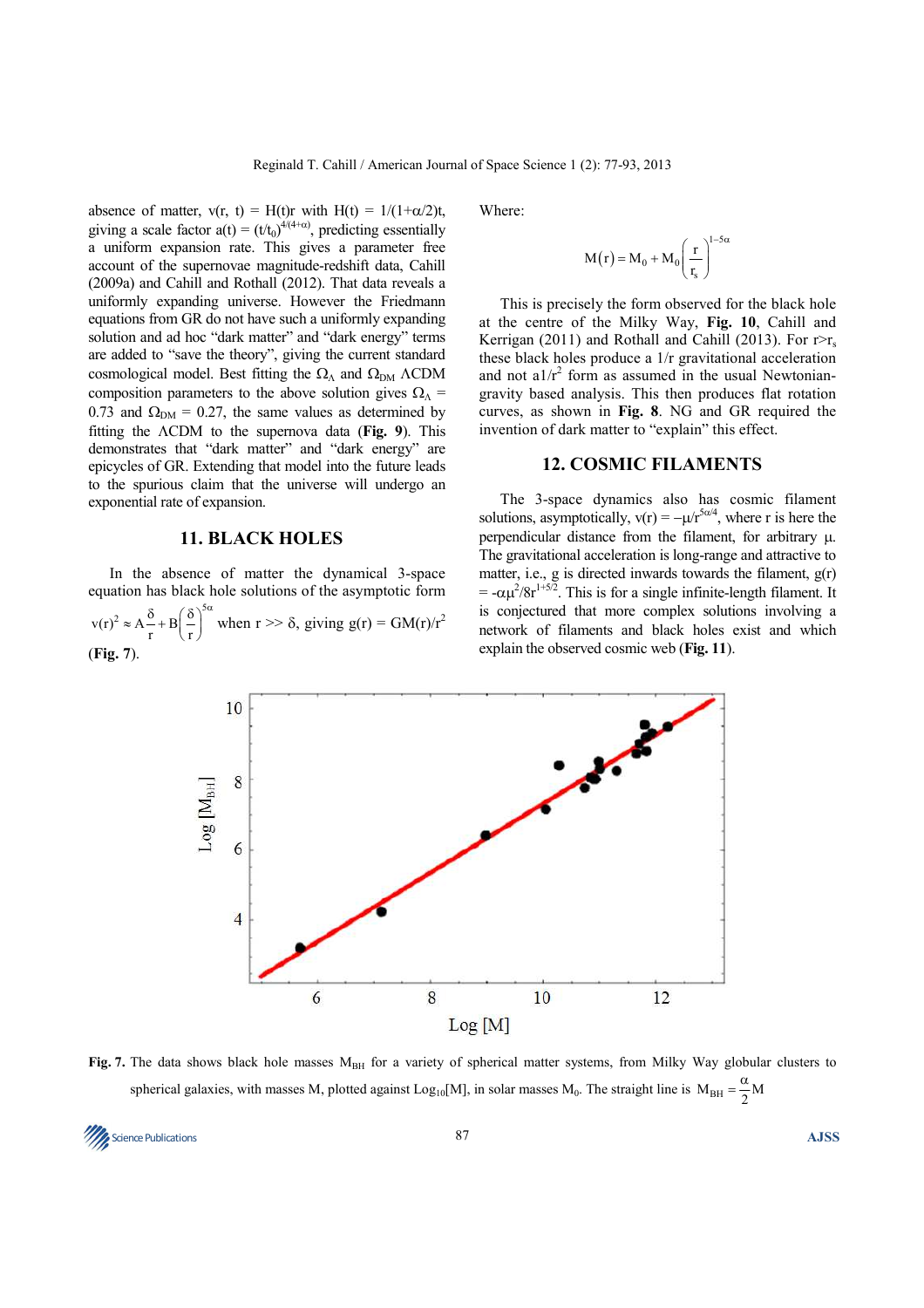

Reginald T. Cahill / American Journal of Space Science 1 (2): 77-93, 2013

**Fig. 8.** Plots of the rotation speed data for the spiral galaxy NGC3198. Lower curve shows Newtonian gravity prediction, while upper curve shows asymptotic flat rotation speeds



**Fig. 9.** Supernovae magnitude-redshift data. Upper curve (light blue) is "dark energy" only  $\Omega_{\Lambda} = 1$ . Next curve (blue) is best fit of "dark energy"-"dark-matter"  $\Omega_{\Lambda}$  = 0. 73. Lowest curve (black) is "dark matter" only  $\Omega_{\Lambda}$  = 0. 2nd lowest curve (red) is generic uniformly expanding universe

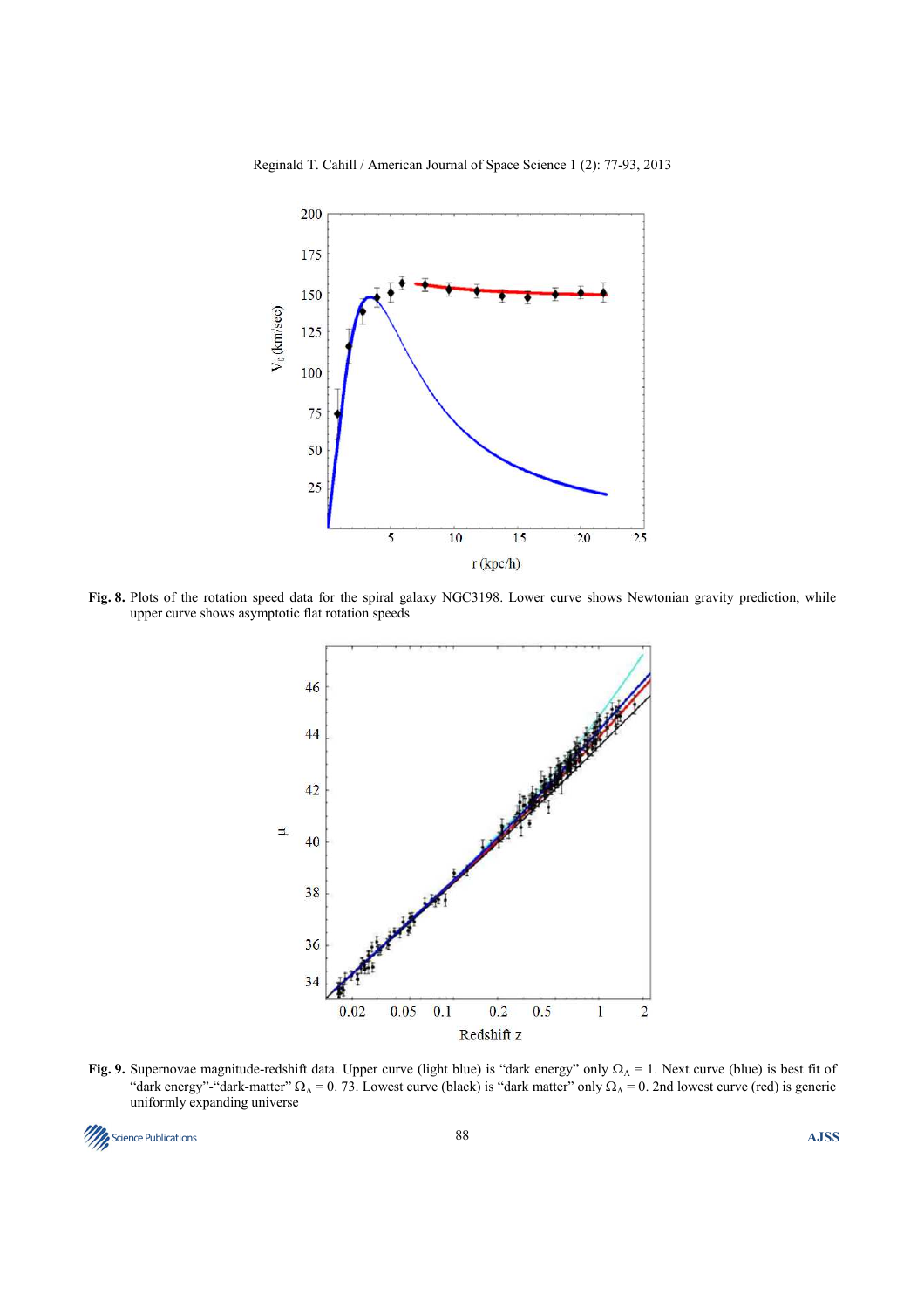

Reginald T. Cahill / American Journal of Space Science 1 (2): 77-93, 2013

**Fig. 10.** The M(r) data for the Milky Way SgrA\* black hole, showing the flat regime, that mimics a point-like mass and the rising form beyond  $r_s = 1$ . 33pc. Here  $M_0$  and  $r_s$  parametrise a quantum foam soliton and involves no actual matter. The data gives  $M_0 = 4.5 \pm 0.4 \times 10^6$  solar masses

# **13. SPECIAL RELATIVITY FROM GALILEAN RELATIVIT**

The assumptions in GaR are (i) space exists, but is not observable and not dynamical and is modelled as a Euclidean 3-space  $(E^3)$ , which entails the notion that space is without structure, (ii) observers measure space and time intervals using rods and clocks, whose respective lengths and time intervals are not affected by their motion through space, (iii) velocities are measured relative to observers, where different observers, O and O', relate their space and time coordinates by:

$$
t' = t, \ x' = x - Vt, \ y' = y, \ z' = z \tag{2}
$$

where, V is the relative speed of the observers (in their common x-direction, for simplicity). The speed w of an object or waveform (in the x direction) according to each observer, is related by:

$$
w' = w - V \tag{3}
$$

**Science Publications AJSS AJSS** 

Equation (2) and (3) form the Galilean Relativity Transformation and the underlying assumptions define Galilean Relativity (GaR). Newton based his dynamics on Galilean Relativity, in particular his theory of gravity, to which General Relativity reduces in the limit of low mass densities and low speeds.

When Maxwell formulated his unification of electric and magnetic fields, the speed of EM waves came out to be the constant  $c - 1 / \sqrt{\epsilon_0 \mu_0}$  for any observer and so independent of the motion of the observers wrt one another or to space. This overtly contradicted GaR, in (3). Hertz (1890) pointed out the obvious fix-up, namely that Maxwell had mistakenly not used the then-known Euler constituent derivative  $\partial/\partial t$  + v .  $\nabla$ , in place of  $\partial/\partial t$ , where v is the velocity of some structure to space relative to an observer, in which case Maxwell's equations would only be valid in the local rest frame defined by this structure. In that era a dual model was then considered, namely with a Euclidean space  $E<sup>3</sup>$  and an extended allfilling aether substance, so that the velocity v was the velocity of the aether relative to an observer.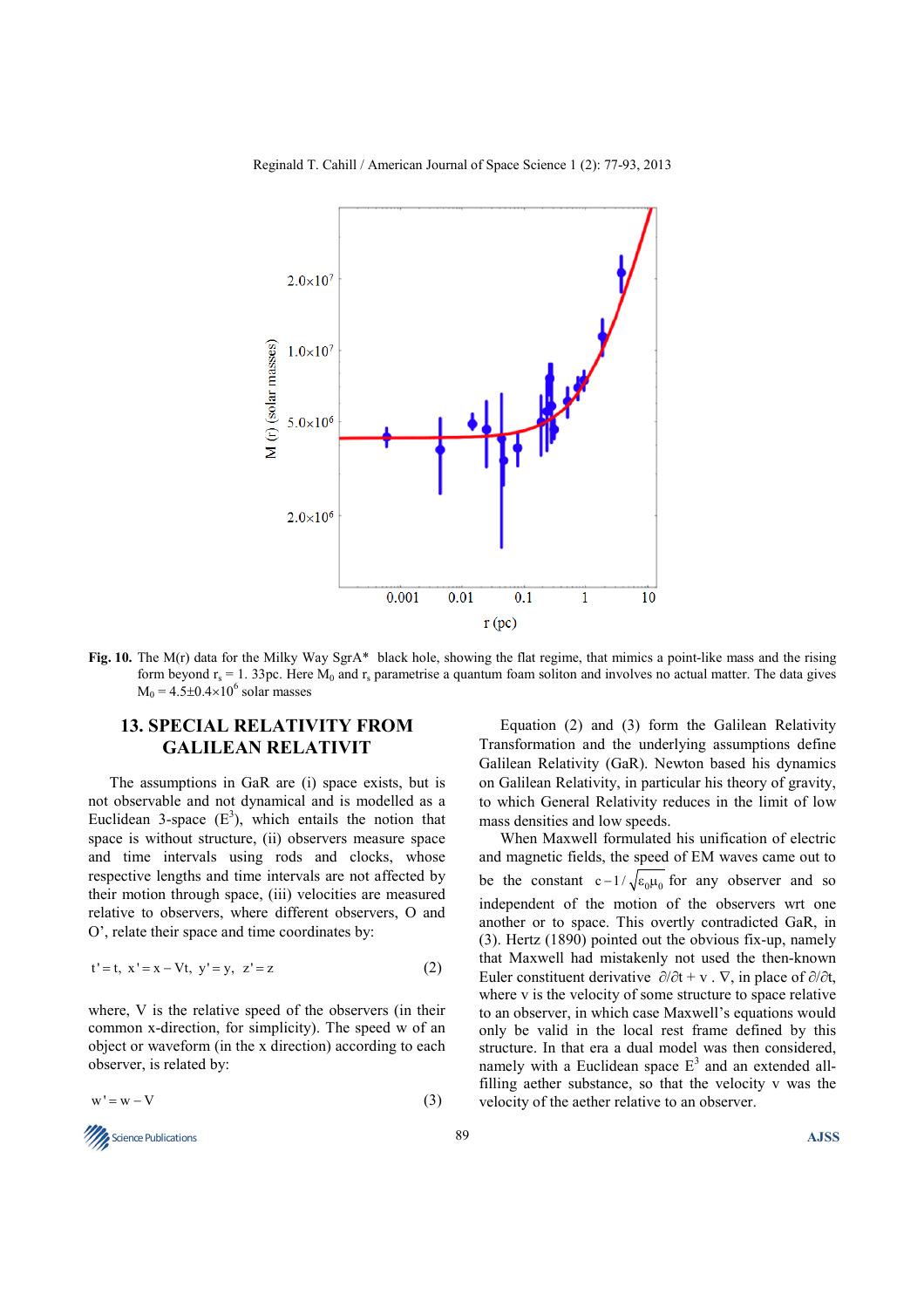

**Fig. 11.** Top: Cosmic filaments as revealed by gravitational lensing statistical tomography. From J.A. Tyson and G. Bernstein, Bell Laboratories, Physical Sciences Research,

http://www.belllabs.com/org/physicalsciences/project s/darkmatter/darkmatter.html. Bottom: Cosmic network of primordial filaments and primordial black holes.

To be explicit let us consider the case of electromagnetic waves, as described by the vector potential A(r, t) satisfying the wave equation (in absence of charges and currents), but using the Euler constituent derivative, as suggested by Hertz Equation (4):

$$
\left(\frac{\partial}{\partial t} + v(r, t).\nabla\right)^2 A(r, t) = c^2 \nabla^2 A(r, t)
$$
\n(4)

Here  $\nabla = \left\{ \frac{\partial}{\partial x}, \frac{\partial}{\partial y}, \frac{\partial}{\partial z} \right\}$ . In Lorentz Relativity there is a static aether in addition to an actual Euclidean space, so

v is independent of r and t; whereas in neo-Lorentz Relativity v(r, t) describes a dynamical space, with r and t describing a cosmic embedding space and a cosmic time. We find plane-wave solutions only for the case where the space flow velocity, relative to an observer, is locally time and space independent, viz uniform:

$$
A(r,t) = A_0 \sin(k \cdot r - \omega t)
$$

with  $\omega(k, v) = c |\vec{k}| + v.k$ r . The EM wave group velocity is then:

$$
v_g = \vec{\nabla}_k \omega(k, v) = c\hat{k} + v
$$

and we see that the wave has velocity  $v_g$  relative to the observer, with the space flowing at velocity v also relative to the observer and so the EM speed is c in direction  $\hat{k}$ relative to the aether (LR) or space (nLR). In searching for experimental evidence for the existence of this aether, or more generally a Preferred Frame of Reference (PFR), Michelson conceived of his interferometer. Unknown to Michelson was that his design had an intrinsic fatal flaw: If operated in vacuum mode it was incapable of detecting the PFR effect, while with air present, as operated by Michelson and Morley in 1887, it was extremely insensitive, Cahill and Kitto (2003). The problem was that Michelson had used Newtonian physics, viz GaR, in calibrating the interferometerMichelson and Morley detected fringe shifts, but they were smaller than expected and were interpreted as a null effect: There was no aether or PFR effect. However Lorentz and Fitzgerald offered an alternative explanation: Physical objects, such as the arms supporting the interferometer optical elements, undergo a contraction in the direction of movement through the aether, or more generally relative to the PFR: The length becoming  $L = L_0 \sqrt{1 - v_R^2/c^2}$ , where  $L_0$  is the physical length when at rest wrt the PFR and  $v<sub>R</sub>$  is the speed relative to the PFR. It must be noted that this is not the Lorentz contraction effect predicted by SR, as discussed later, as that involves  $L = L_0 \sqrt{1 - v_0^2/c^2}$ , where  $v<sub>O</sub>$  is the speed of the arm or any space interval relative to the observer. The difference between these two predictions is stark and has been observed experimentally and the SR prediction is proven wrong, Cahill (2013a).

Next consider two observers, O and O', in relative motion. Then the actual intrinsic or physical time and space coordinates of each are, in both LR and nLR, related by the Galilean transformation and here we



Reginald T. Cahill / American Journal of Space Science 1 (2): 77-93, 2013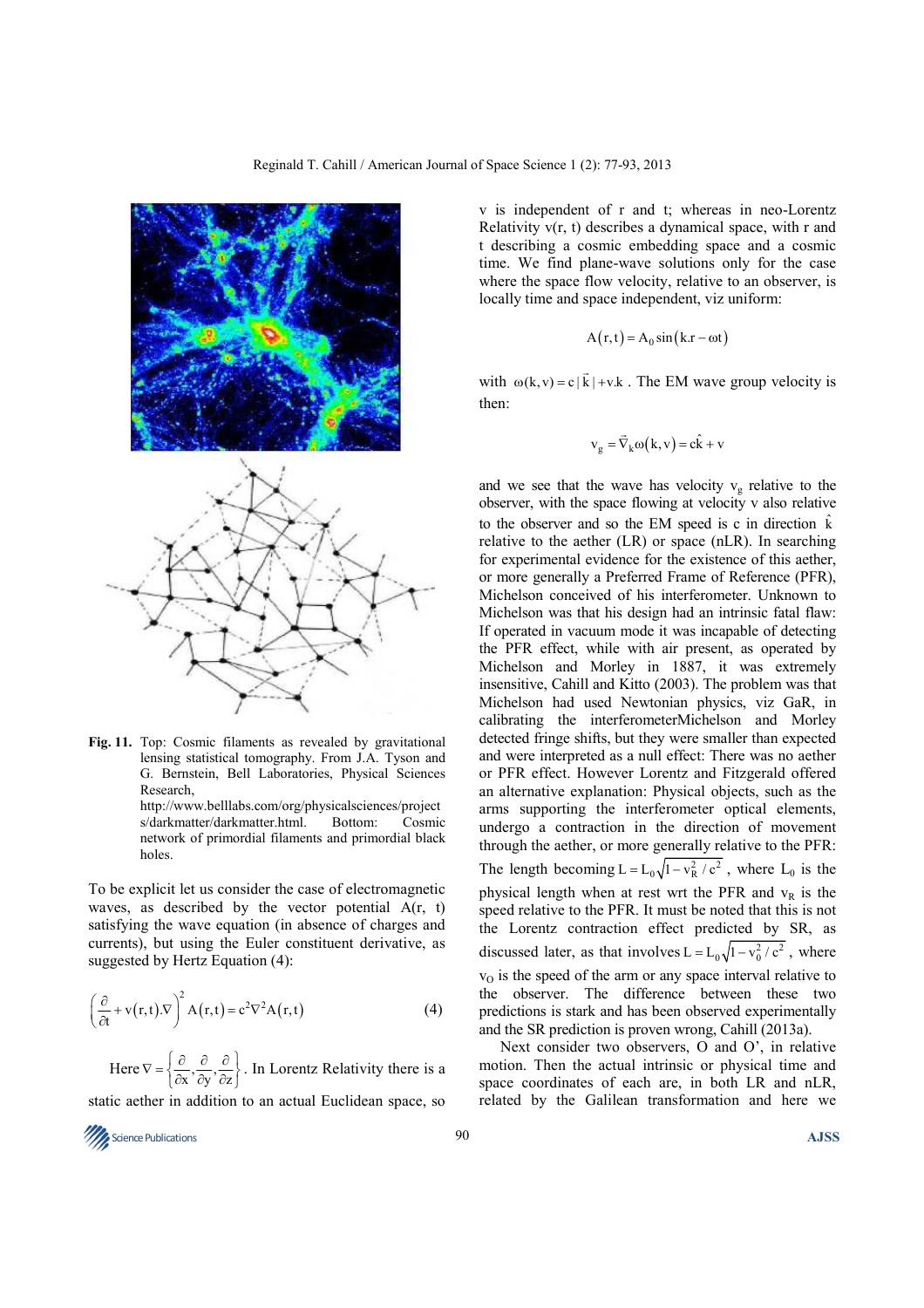consider only a uniform v: These coordinates are not the directly measured distances/time intervals-they require corrections to give the intrinsic values. We have taken the simplest case where V is the intrinsic relative speed of the two observers in their common x directions. Then from (2) the derivatives are related by:

$$
\frac{\partial}{\partial t} = \frac{\partial}{\partial t'} - V \frac{\partial}{\partial x'}, \frac{\partial}{\partial x} = \frac{\partial}{\partial x'}, \frac{\partial}{\partial y} = \frac{\partial}{\partial y'}, \frac{\partial}{\partial z} = \frac{\partial}{\partial z'}
$$

In the general case space rotations may be made. Then (4) becomes for the 2nd observer, with  $v' = v - V$ Equation (5):

$$
\left(\frac{\partial}{\partial t} + v(r, t).\nabla\right)^2 A(r, t') = c^2 \nabla^2 A'(r', t')
$$
\n(5)

with  $A'(r', t') = A(r, t)$ . If the flow velocity  $v(r, t)$  is not uniform then we obtain refraction effects for the EM waves, capable of producing gravitational lensing. Only for an observer at rest in a time independent and uniform aether (LR) or space (nLR) does v' disappear from (5).

The above uses physically intrinsic choices for the time and space coordinates, which are experimentally accessible. However we could choose to use a new class of time and space coordinates, indicated by upper-case symbols T, X, Y, Z, that mixes the above time and space coordinates. We begin by showing that Special Relativity (SR), with its putative spacetime as the foundation of reality, is nothing more than Galilean Relativity (GaR) written in terms of these mixed space and time coordinates. The failure to discover this, until 2008, Cahill (2008), reveals one of the most fundamental blunders in physics. One class of such mixed coordinatesfor O is Equation (6):

$$
T = \gamma(v) \left( \left( 1 - \frac{v^2}{c^2} \right) t + \frac{vx}{c^2} \right)
$$
  

$$
X = \gamma(v)x, Y = y, Z = z
$$
 (6)

where, v is the uniform speed of space (in the x direction) and where  $\gamma(y) = 1/\sqrt{1 - y^2/c^2}$ . Note that this is not a Lorentz transformation. If an object has speed w,  $x = wt$ , wrt to O, then it has speed W,  $X = WT$ , using the mixedcoordinates, wrt O Equation (7):

$$
W = \frac{w}{1 - \frac{v^2}{c^2} + \frac{v}{c^2}w}
$$
 (7)

Similarly for O' using v', w' and W'. In particular  $(7)$ gives for the relative speed of O' wrt O in the mixed coordinates Equation (8):

$$
\frac{\text{M}}{\text{M}}\text{ Science Publications} \tag{AJSS}
$$

$$
\overline{V} = \frac{V}{1 - \frac{v^2}{c^2} + \frac{v}{c^2}V}
$$
 (8)

Using the above we may now express the Galilean speed transformation in terms of W'. W and  $\overline{V}$  for the mixed coordinates, giving Equation (9):

$$
W' = \frac{W - \overline{V}}{1 - W\overline{V}/c^2}
$$
 (9)

which is the usual SR transformation for speeds, but here derived exactly from the Galilean transformation. Note that c enters here purely because of the definitions in (6), which is designed to ensure that wrt the mixed spacetime coordinates the speed of light is invariant: c. To see this note that from (6) the transformations for the derivatives are found to be Equation (10):

$$
\frac{\partial}{\partial t} = \gamma(v) \left( 1 - \frac{v^2}{c^2} \right) \frac{\partial}{\partial T}, \n\frac{\partial}{\partial x} = \gamma(v) \left( \frac{v}{c^2} \frac{\partial}{\partial T} + \frac{\partial}{\partial X} \right), \n\frac{\partial}{\partial y} = \frac{\partial}{\partial y}, \frac{\partial}{\partial z} = \frac{\partial}{\partial z}
$$
\n(10)

 $\overline{\nabla} = \left\{ \frac{\partial}{\partial X}, \frac{\partial}{\partial Y}, \frac{\partial}{\partial Z} \right\}.$  Then we have from (4), for uniform:

$$
\left(\frac{\partial}{\partial T}\right)^2 \overline{A}(R,T) = c^2 \overline{\nabla}^2 \overline{A}(R,T)
$$

with  $R = \{X, Y, Z\}$  and  $\overline{A}(R, T) = A(r, t)$ . The speed of EM waves is now c for all observers. This is a remarkable result. In the new class of coordinates the dynamical equation no longer contains the space velocity v-it has been mapped out of the dynamics. The EM dynamics is now invariant under Lorentz transformations Equation (11):

$$
T' = \gamma \left(\overline{V}\right) \left(T - \frac{\overline{V}X}{c^2}\right),
$$
  
\n
$$
X' = \gamma \left(\overline{V}\right) \left(X - \overline{V}T\right), Y' = Y, Z' = Z
$$
\n(11)

and we note that for two events with coordinate differences  $\{dT, dX\}$  or  $\{dT, dX'\}$  Equation (12):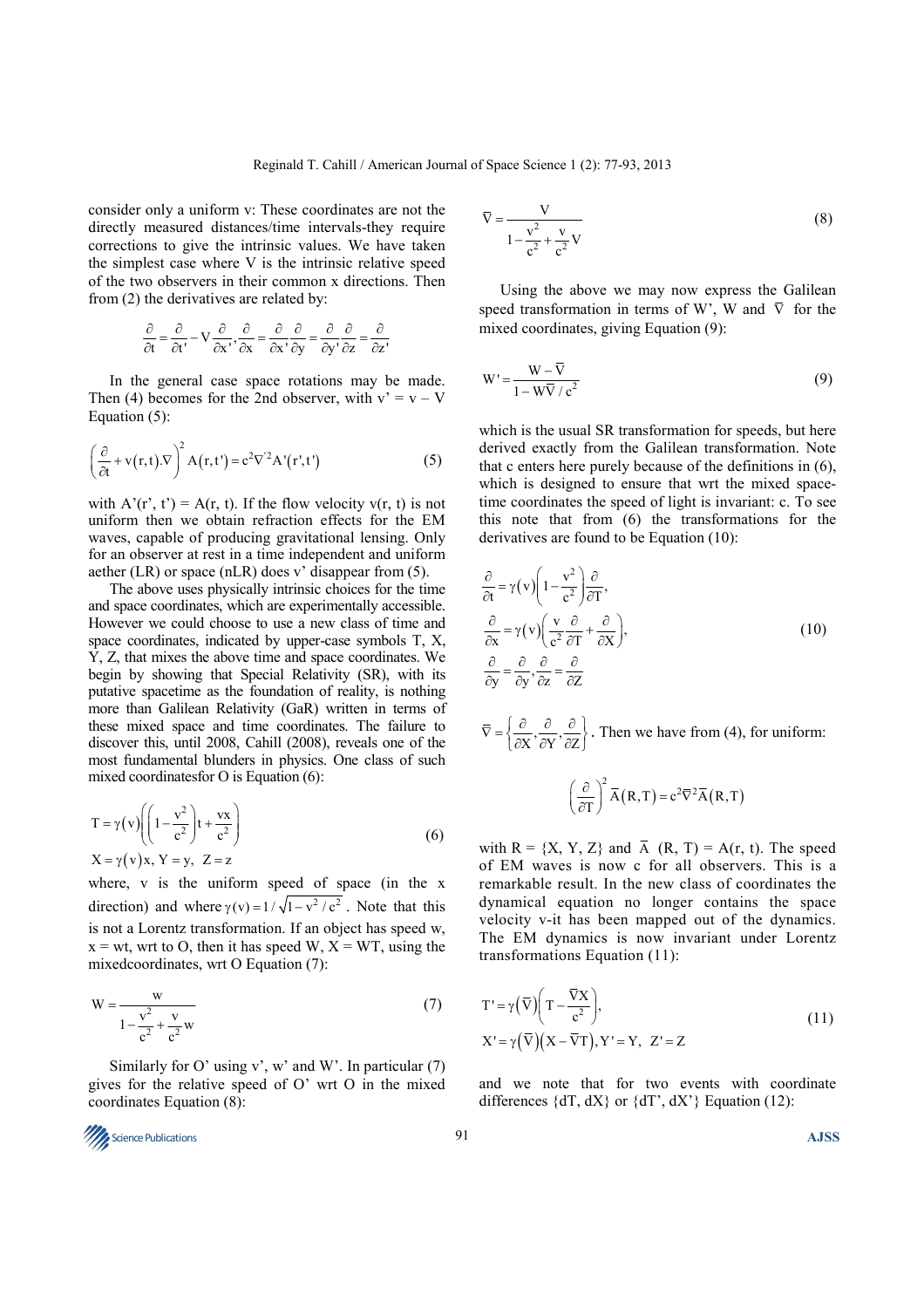$$
dl^{2} \equiv c^{2} dT^{2} - dX'^{2} = c^{2} dT^{2} - dX^{2}
$$
 (12)

defines the invariant interval for different observers.

There is now no reference to the underlying flowing space: For an observer using this class of space and time coordinates the speed of EM waves relative to the observer is always c and so invariant-there will be no EM speed anisotropy. We could also introduce, following Minkowski, "spacetime" light cones along which  $d\tau^2 = dT^2-dR^2/c^2/0$ . Note that  $d\tau^2$  is invariant under the Lorentz transformation (11). Then pairs of spacetime events could be classified into either time-like,  $d\tau^2 > 0$ , or space-like,  $d\tau^2 \le 0$ , with the time ordering of spacelike events not being uniquely defined. However this outcome is merely an artifact of the mixed space-time coordinates: dT is not the actual time interval.

#### **14. CONCLUSION**

Physics failed to discover the existence of a dynamical 3-space until very recently. This discovery changes all of physics. The dynamics has been revealed and extensive direct and indirect evidence, from laboratory G measuring experiments, to the expansion of the universe and without "dark matter" nor "dark energy", is now explained. The nature of the theory suggests that space is a quantum phenomenon and the occurrence of the fine structure constant in both quantum matter and space phenomena suggest that a grand unification of until now disparate phenomena, is emerging. As well the experimental data shows that it is a neo-Lorentzian relativity that explains relativistic effects, as absolute motion effects and that Newtonian gravity and its successor, General Relativity, fail as theories of gravity and, for GR, a theory of the universe. Of particular significance is that the Special Relativity formalism is exactly derivable from Galilean Relativity by a mere change of space and time coordinates. As well new quantum detectors for 3-space have been recently discovered, which are very simple and cheap. These have revealed, as have numerous earlier experiments, the existence of 3-space turbulence/waves, also known as "gravitational waves". These waves have significant amplitude and the larger fluctuations are seen to correlate with solar flares, earth-quakes and other novel phenomena. A major discovery is that the quantum to classical transition is induced by 3-space fluctuations and is not a random process internal to a quantum system, as assumed in the usual interpretation of quantum theory. The simplest detectors for gravitational waves are zener

diodes, where electrons tunnelling through a  $\sim$ 10 nm barrier are split into two components: Subsequent localization of the wave function to one side or the other of the barrier is caused by 3-space fluctuations.

#### **15. ACKNOWLEDGEMENT**

This report is from the Flinders University Gravitational Wave Detector Project, funded by an Australian Research Council Discovery Grant: Australian Research Council Development and Study of a New Theory of Gravity.

#### **16. REFERENCES**

- Cahill, R.T. and D. Kerrigan, 2011. Dynamical space: Supermassive galactic black holes and cosmic filaments. Progress Phys., 4: 79-82.
- Cahill, R.T. and D. Rothall, 2012. Discovery of uniformly expanding universe. Progress Phys., 1: 63-68.
- Cahill, R.T. and K. Kitto, 2003. Michelson-morley experiments revisited. Apeiron, 10: 104-117.
- Cahill, R.T. and S. Deane, 2013. Dynamical 3-space gravitational waves: Reverberation effects. Progress Phys., 2: 9-11.
- Cahill, R.T., 2005. Process Physics: From Information Theory to Quantum Space and Matter. 1st Edn., Nova Science Publishers, New York, ISBN-10: 1594543003, pp: 215.
- Cahill, R.T., 2006. 3-Space inflow theory of gravity: Boreholes, black holes and the fine structure constant. Progress Phys., 2: 9-16.
- Cahill, R.T., 2008. Unravelling lorentz covariance and the spacetime formalism. Progress Phys., 4: 19- 24.
- Cahill, R.T., 2009a. Dynamical 3-Space: A Review. In: Ether Space-Time And Cosmology: New Insights into a Key Physical Medium, Levy, J. and M.C. Duffy (Eds.), Apeiron, Montreal, ISBN-10: 0973291184, pp: 135-200.
- Cahill, R.T., 2009b. Combining NASA/JPL One-way optical-fiber light speed data with spacecraft earthflyby doppler-shift data to characterise 3-space flow. Progress Phys., 4: 50-64.
- Cahill, R.T., 2011a. Dynamical 3-Space: Emergent Gravity. In: Should the Laws of Gravity be Reconsidered, Munera, H.A. (Ed.), Apeiron, Montreal, ISBN-10: 978-0-9864926-5-5, pp: 363- 376.